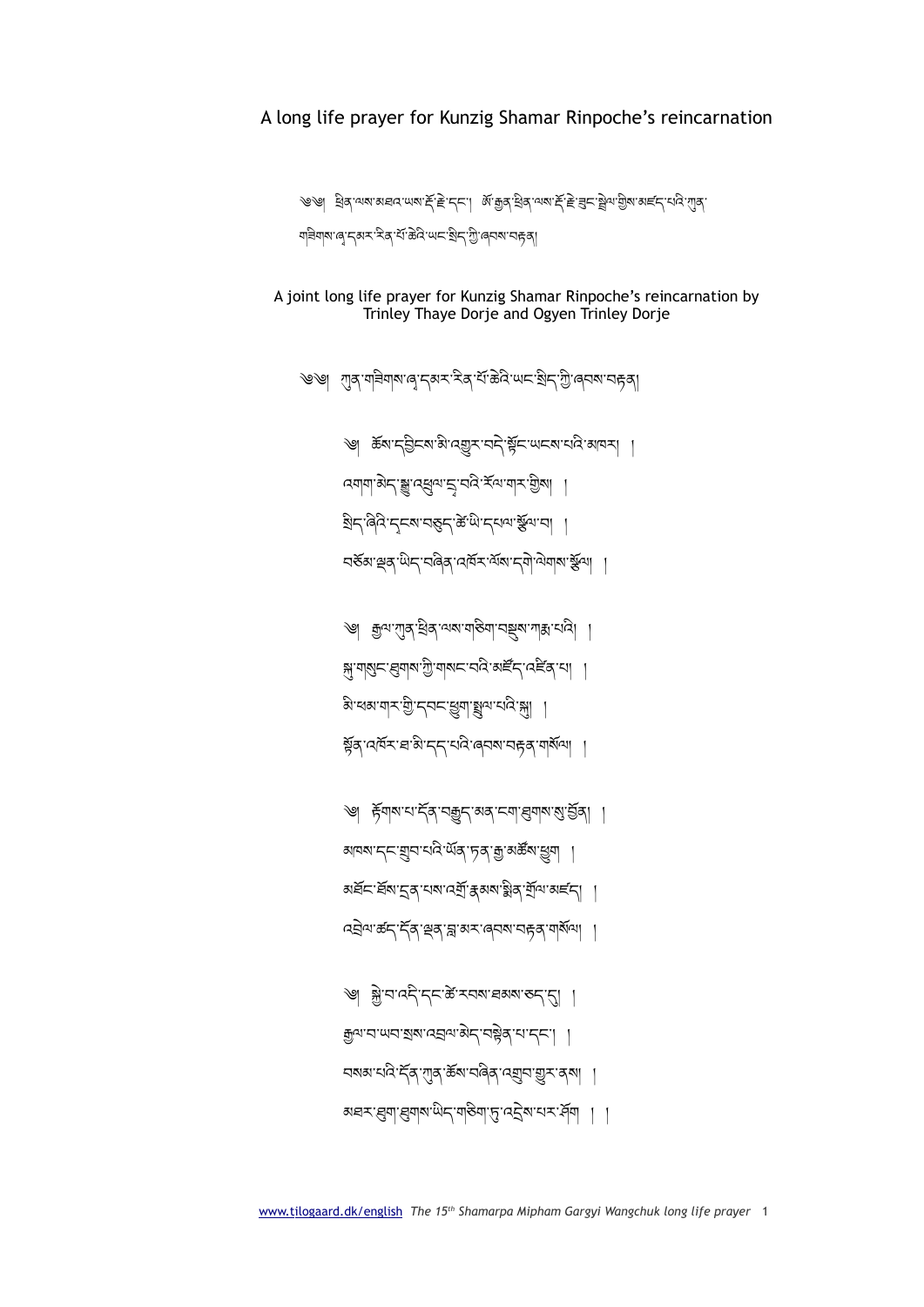্ড্ড। ক্তম'থ'ন্দ্র'ন্ত্র'ঘ্রমম'ত্দ্ব'মাট্রুর'থ'ন্সেক্সেম্'র্উন্'থের'ন্দ্রির'থ'ন্সি'র্ম্সেশ্মাইম'স্ট্র'র্মুম'স্ট্র'ড্রাম'স্ট্র'ড্রাম'স্ট্র'ড্রাম্'স্ ইন্'ষ্ণুন'ঘবি'ৰ্ড্'নাৰ্জ্ব'ম্ভুস্'ন্'বেক্স'ঘস্'ন্ম্ৰুস'ব'নান্'ন্মি'ৰ্বেম'ঘন্'বহ্নৰ 'উন'মৰ্লন্'ইৰ'ক্ৰুম'ঘ' ॸङ्ग मेते अञ्चल्याह्नेद दबाञ्च्या सङ्ग्रह्ण आक्षर आरम्भेदा सञ्चल पार्कवा छन् पार्ट्य अञ्चल पहुंच स् ্প্ৰণ্ণ'মুখ'নতৰা জি.ম্ৰিৰ,ব্ৰুৱাৰেনেনি স্বাৰ্থ কৰে। স্বাৰ্থ কৰি কৰি কৰি কৰি কৰি কৰি কৰি <u>ই</u>ম'দे<sup>:</sup> ਮੁੱ ਘੱ'ग'अध्यः अर्`कुः 'द्यद'क्षे'चङ्गेंद्र' स्ट्रे स्थि'चद्री क्ष्ण'यो्ष'अध्यः 'चक्रुत्' पर'ञ्जूष' प ব্দিমাত্ৰা । বন্নুৰ বাক্লুমাৰাদ্দাৰ্য্য বিদ্ৰালীৰ অনুসৰি বিদ্যালীৰ বিদ্যালয় বিদ্যালয়ৰ বিদ্যালয় अञ्चल पश्चिम अह्ह्न समाञ्जम कुला अञ्चल कर सार्य अर्था अर्थ अन्य बाली बाले ༡༠ ཚེས་ ༢༠ ལ་ནུབ་ཕྱོགས་ཡོ་རོབ་ཀྱི་གླིང་ཆེན་དུ་སྦྱར་བ་དགེའོ། །

## A long life prayer for Kunzig [1] Shamar Rinpoche's reincarnation.

## [translation]

In the dharma expanse  $\lceil 2 \rceil$ , the broad sky of unchanging bliss and emptiness, She grants the glory of life, the pure essence of peace and existence,

Through the display of the unceasing magical net. May the Bhagavati Tara [3] Wish-Fulfilling Wheel grant auspiciousness!

You possess the trove of secrets of body, speech, and mind Of the Karmapa, who embodies the activity of all victors.

You are the Nirmanakaya [4] Mipham Gargyi Wangchuk, The teacher and student inseparable – may you live long!

May the pith instructions of the true lineage of realization flow into your mind. May you be rich in the ocean of qualities of both study and practice. May you ripen and liberate beings who see, hear, or remember you.